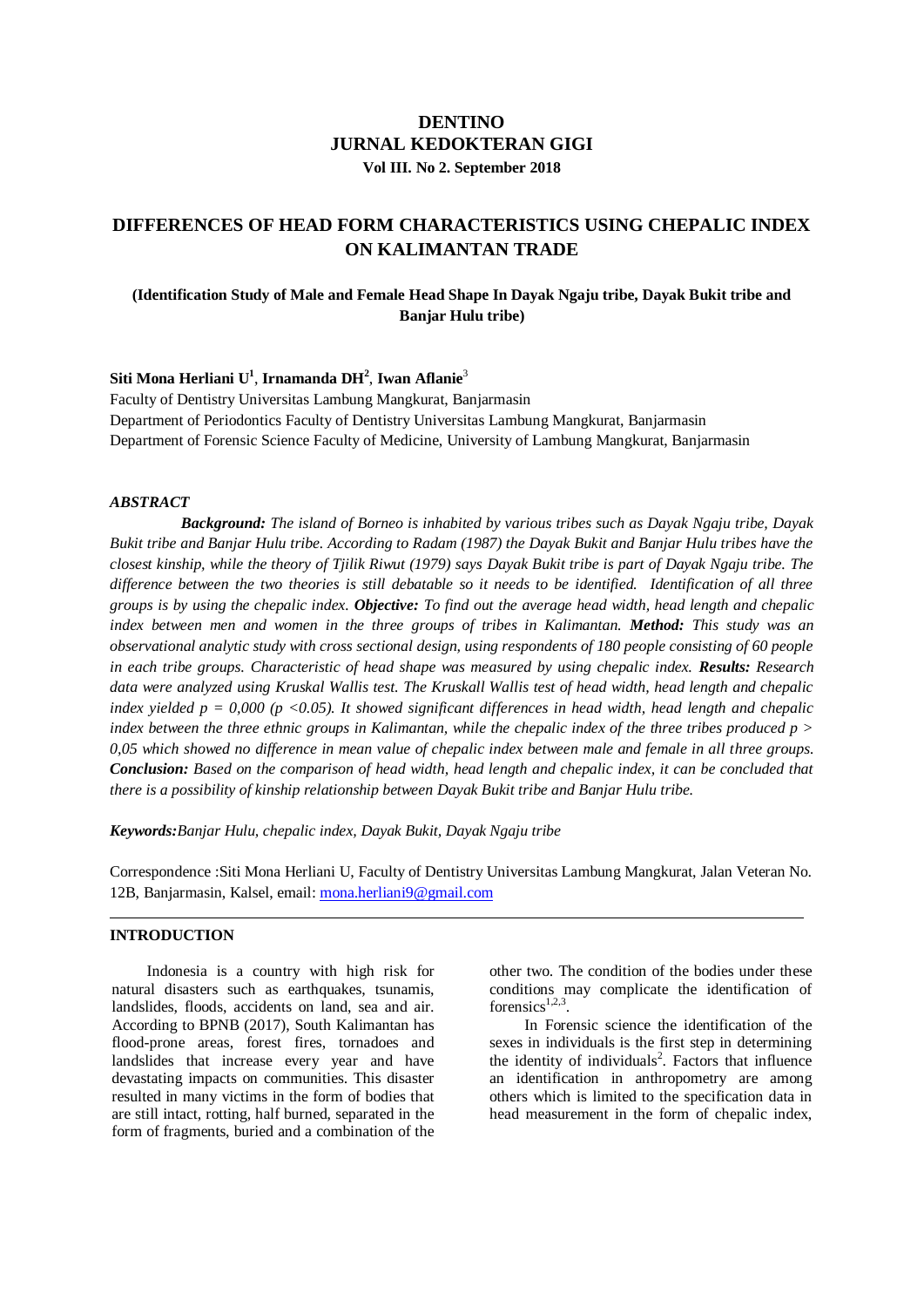against the tribes in Indonesia. This is why it is important to measure using anthropometry.

In the field of Dentistry, such as Orthodontics, anthropometric measurements are useful to describe the proportions of faces in which the shape of face and head type is essential for the planning and prognosis of orthodontic treatment, determining the growth and development of head shape. In Maxillofacial science the chepalic index is useful for knowing the complex anatomy of the head and face consisting of the dentoalveolar anatomy and the anatomy of the masticatory muscle which is useful for reconstructing the facial and head shape<sup>4,5</sup>. Head shape measurements can be used as a media specification on race and ethnicity. Sex identification in individuals using a head shape morphology method can be used as a measurement of the chepalic index<sup>9,10</sup>.

The chepalic index and frontoparietal index is one of the branches of the measurement of the cephalometry index which may indicate the variation of human form of various tribes. The value of the cephalometry index can be determined from the chepalic index, facial index, nasal index and frontoparietal index. The chepalic index research is very minimal in Indonesia especially in Kalimantan consisting of Dayak Ngaju, Dayak Bukit and Banjar Hulu. The tribe is a distinct ethnic group, where ethnic groups are different from one another because it is influenced by individual variations. The existence of chepalic index is easier to classify people into groups that have the same characteristics. This study aims to see whether there is a difference in head shape characteristics using chepalic index on Dayak Bukit tribe, Dayak Ngaju tribe and Banjar Hulu tribe 6,7,8

#### **MATERIALS AND METHODS**

The type of this research was an observational analytic research using cross sectional method. This study aimed to analyze the different characteristics of head shape using chepalic index. The tribal groups observed in this study consisted of three ethnic groups namely Dayak Ngaju, Dayak Bukit and Banjar Hulu. Respondents numbered 180 people consisting of 60 respondents for each tribe. Each tribe consists of 30 respondents consisting of men and women. The respondents were Dayak Bukit tribe located in Hinas Kiri Village, Batang Alai Timur Subdistrict, Dayak Ngaju tribe located in Bukit Bamba Village, Central Kahayangan District, while Banjar Hulu tribe was located in Banua Kapayan Village, Subdistrict South Labuan Amas. The population was selected by using purposive sampling method in which the selection of samples or respondents is in accordance with the criteria of inclusion and exclusion. This research should conduct ethical clearance test No.061 /

KEPKG-FKGULM / EC / IX / 2017 from Faculty of Dentistry.

The inclusion criteria to include the respondents in the study as sample was as follow: male and female, respondents aged between 19-50 years old, descendants of indigenous Dayak Ngaju tribe, Dayak Bukit tribe and Banjar Hulu tribe. For the exclusion criteria in this study was as follows: never performed surgery on the skull bone and have been or are experiencing injury trauma to the bones of the skull. The tool used in this research was the informed consent sheet, the information sheet to match the respondent's identity with the research criteria, Stationery, spreading caliper and meter band as second alternative tool if the spreading calipers do not exist.

Measurements were made using a tape measure, measuring the width of the head from the distance between the two euryons (eu-eu), while the head length was measured from the distance of glabella (g) to opisthocranion (op). This measurement was done by asking the respondents to sit in a chair with relaxed conditions and head in an anatomical upright position. The head width and length were measured three times and averages were recorded on the respondent's information sheet. The chepalic index is the ratio between the head width and the maximum head length multiplied by 100. This chepalic index illustrates the shape of the head so it can be formulated as follows<sup> $\bar{9}$ </sup>:

#### Chepalic index = Head Breadth  $\times$  100 Head Length

Differences in head shape characteristics between men and women in the Kalimantan tribe can be done by Kruskal Wallis Test and Mann-Whitney test.

#### **RESULTS**

Research results on head width, head length and chepalic index have been performed on the Dayak Ngaju, Dayak Bukit and Banjar Hulu groups shown in the following descriptions and tables.

The mean of head width, head length and cephalic index on Dayak Ngaju tribe is shown in table 1.

| Nο            | Gender | Head<br>Width<br>(cm) | Head<br>Length<br>(cm) | Chepalic<br>index<br>(%) |
|---------------|--------|-----------------------|------------------------|--------------------------|
|               | Men    | 19.415                | 29,4175                | 64,22                    |
| $\mathcal{L}$ | Women  | 16,13                 | 27,52                  | 62,87                    |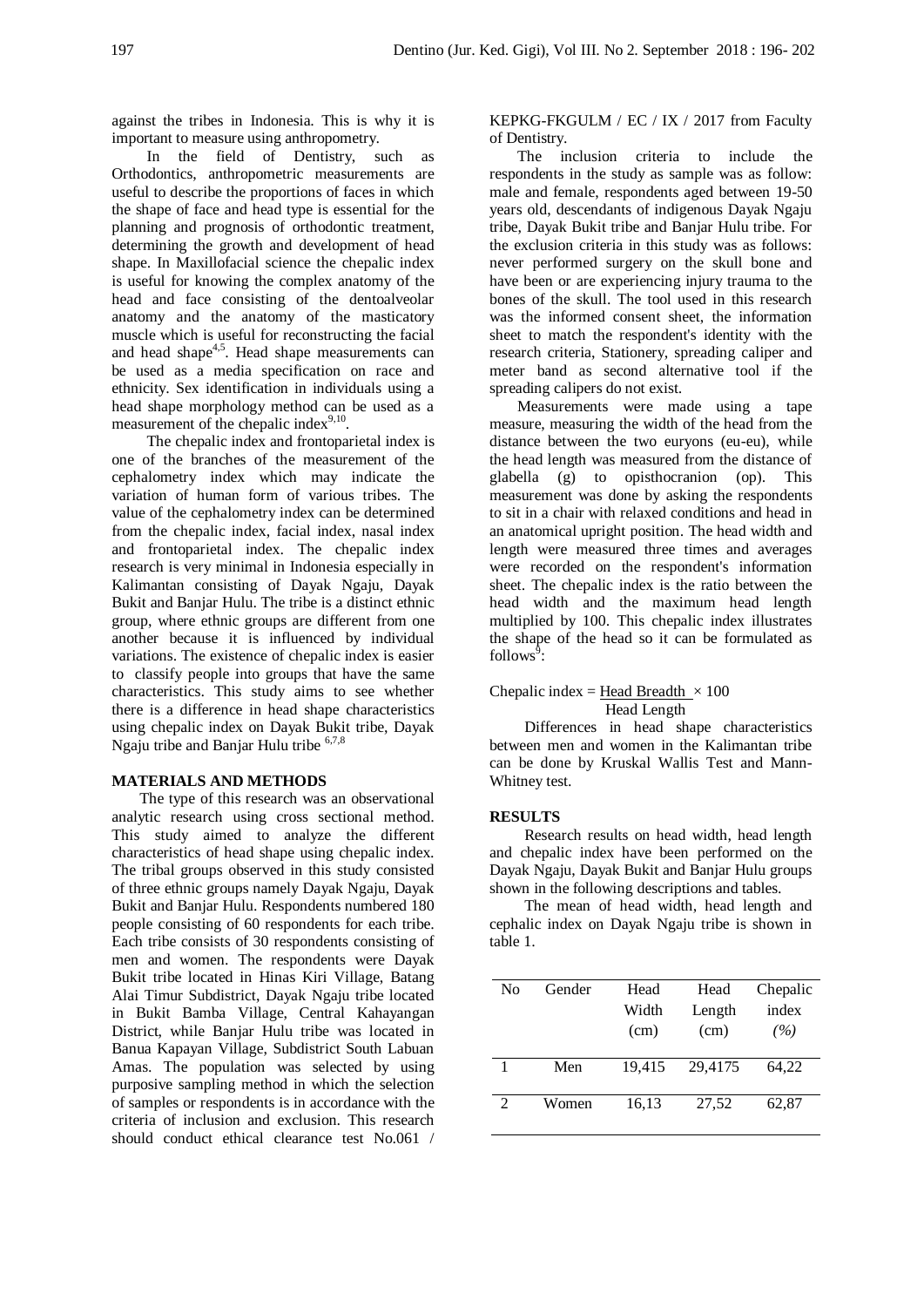Table 1 above shows the average size of head width, head length, and chepalic index in Ngaju Dayak tribe men greater than the average width of head size, head length and chepalic index of Dayak Ngaju women.

Based on the measurements, the average head width, head length and chepalic index on Dayak Bukit tribe are shown in table 2.

Table 2 The average size of head width, head length and chepalic index Between men and women Dayak Bukit tribe.

| No | Gender | Head   | Head   | Chepalic |
|----|--------|--------|--------|----------|
|    |        | Width  | Length | index    |
|    |        | (cm)   | (cm)   | (%)      |
|    |        |        |        |          |
|    | Men    | 18,29  | 25.24  | 72,76    |
|    |        |        |        |          |
| 2  | Women  | 17.025 | 23,55  | 72,39    |
|    |        |        |        |          |

Table 2 shows that the average size of head width, head length and chepalic index in men of Bukit Dayak tribe is greater than the average of head width, head length and chepalic index of female Dayak Bukit.

Based on the measurements of the research, the average head width, head length and chepalic index in Banjar Hulu tribe can be shown in table 3. Table 3 The average size of head width, head length and chepalic index between men and women in Banjar Hulu tribe.

| No             | Gender | Head<br>Width | Head<br>Length | Chepalic<br>index |
|----------------|--------|---------------|----------------|-------------------|
|                |        | (cm)          | (cm)           | $\frac{1}{2}$     |
|                | Men    | 21,56         | 32             | 71,22             |
| $\mathfrak{D}$ | Women  | 16,49         | 23,51          | 70,00             |

Table 3 shows that the average size of head width, head length and chepalic index in Banjar Hulu tribe men is greater than the mean size of head width, head length and chepalic index of Banjar Hulu women.

Based on the measurement results, the average of cephalic index on the three groups of tribe Dayak Ngaju tribe, Dayak Bukit tribe and Banjar Hulu tribe can be shown in table 4.

| Table 4 The average size of chepalic index of Men |
|---------------------------------------------------|
| and Women in Dayak Ngaju, Dayak Bukit             |
| and Banjar Hulu.                                  |

| No | Tribe                 | Chepalic<br>index (Man) | Chepalic<br>index<br>(Woman) |
|----|-----------------------|-------------------------|------------------------------|
| 1  | Dayak<br>Ngaju        | 64,22 %                 | 62,87 %                      |
| 2  | Dayak<br><b>Bukit</b> | 72,76 %                 | 72,39 %                      |
| 3  | Banjar<br>Hulu        | 71,22 %                 | 70 %                         |

Table 4 shows that the largest chepalic index in the three tribes is in Dayak Bukit tribe both male and female, while the lowest chepalic index found in Dayak Ngaju tribe both male and female.

Based on the data obtained, the analysis of head width, head length and chepalic index between men and women in Dayak Ngaju, Dayak Bukit and Banjar Hulu are as follows.

Table 5 Normality Test of head width, head length and chepalic index of three ethnic groups in Kalimantan.

| No. | Variabel | Tribe        | Gender | Sig                  |
|-----|----------|--------------|--------|----------------------|
|     |          | Dayak        | Men    | 0,178                |
|     |          | Ngaju        | Women  | 0,157                |
| 1.  | Head     | Banjar       | Men    | 0,000                |
|     | Width    | Hulu         | Women  | 0,151                |
|     |          | Dayak        | Men    | 0,036                |
|     |          | <b>Bukit</b> | Women  | 0,298                |
|     |          | Dayak        | Men    | 0,231                |
|     |          | Ngaju        | Women  | 0,172                |
| 2.  | Head     | Banjar       | Men    | 0,114                |
|     | Length   | Hulu         | Women  | $0,030^{*}$          |
|     |          | Dayak        | Men    | $0.038*$             |
|     |          | <b>Bukit</b> | Women  | 0,481                |
|     |          | Dayak        | Men    | 0,678                |
|     |          | Ngaju        | Women  | $0,010^{*}$          |
| 3.  | Chepalic | Banjar       | Men    | $0,009$ <sup>*</sup> |
|     | index    | Hulu         | Women  | 0,035                |
|     |          | Dayak        | Men    | $0,000*$             |
|     |          | <b>Bukit</b> | Women  | 0,135                |

Based on table 5, it can be seen that the Shapiro-Wilk test resulted in data normality test shows that some research data is not normally distributed, because the value of the resulting significance is lower than the standard  $\alpha$  (0.05). Homogeneity test was conducted to determine whether the variation between tested groups is different or not. In this study the data were tested using homogeneity test or Levene Test. If the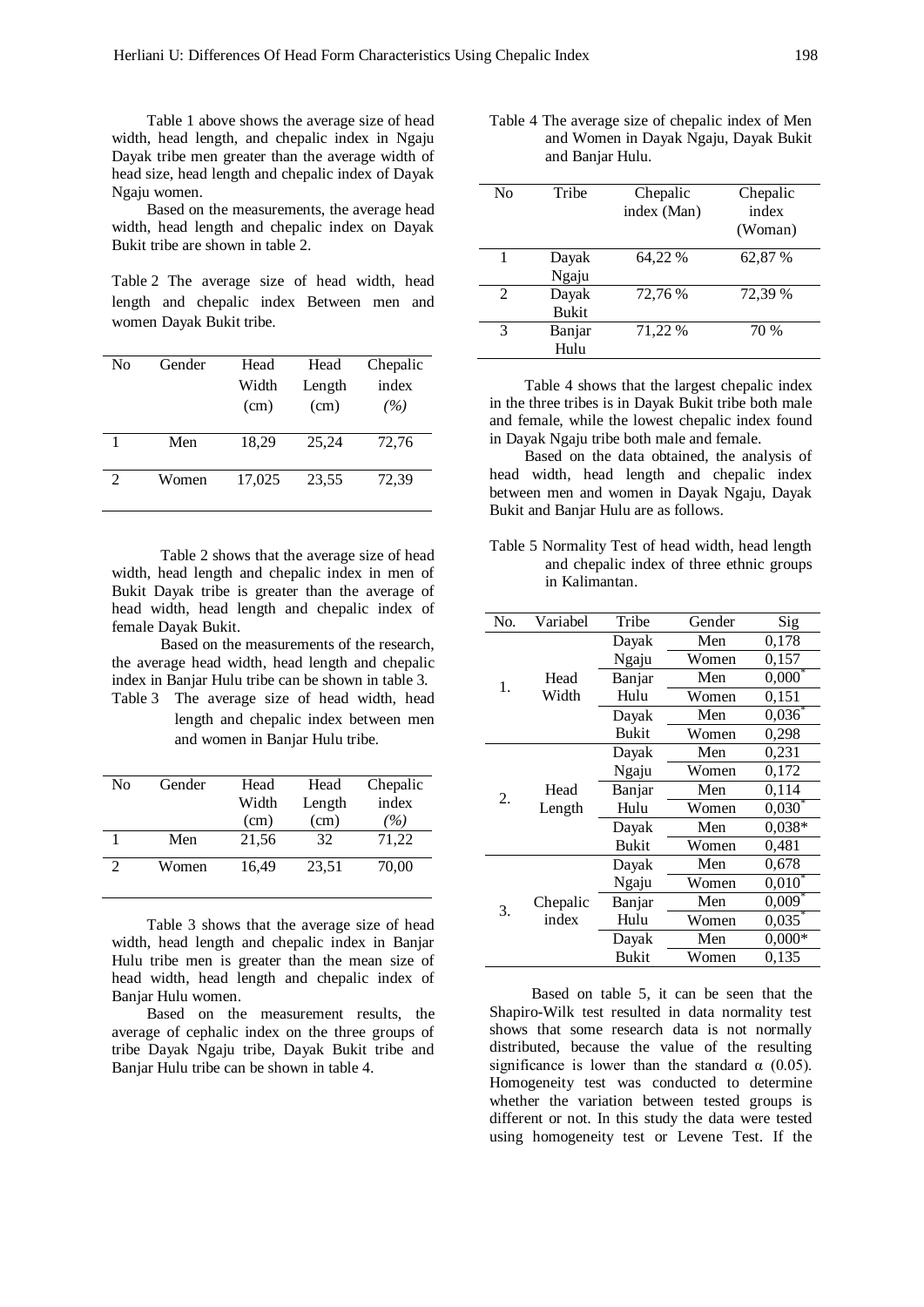significance value (p) is greater than 0.05 then the research data is stated to be homogeneous. Homogeneity test results can be seen in table 6.

Table 6 Homogeneity test of head width, head length and chepalic index between the three ethnic groups in Kalimantan.

| No. | Variables      | Significance Value<br>(p) |
|-----|----------------|---------------------------|
|     | Head Width     | 0.038                     |
|     | Head Length    | 0.013                     |
|     | Chepalic index | 0.015                     |

Based on table 6, it can be seen that the value of significance in the data has a smaller value than the standard  $\alpha$  (0.05), so that the research data does not meet the requirements of homogeneity.

Analysis of difference of head width, head length and chepalic index between men and women of Dayak Ngaju tribe was performed using Mann-Whitney test results can be seen in table 7.

Table 7 Differences of head width, head length and chepalic index between men and women in Dayak Ngaju tribe.

| No            | Gender | Mean<br>Head<br>Width |      | Mean<br>Head<br>Length |      | chepalic<br>(96) |       |
|---------------|--------|-----------------------|------|------------------------|------|------------------|-------|
|               |        | (cm)                  |      | (cm)                   |      |                  |       |
|               | Men    | 19.09                 | 0.00 | 29.71                  | 0,00 | 64.37            | 0.069 |
| $\mathcal{D}$ | Women  | 17.24                 |      | 27,52                  |      | 62,71            |       |

The above table shows the value of  $p < 0.05$ so it can be concluded that the average size of head width and head length between men and women of Dayak Ngaju tribe has significant difference, while the chepalic index between men and women of Dayak Ngaju tribe has p value =  $0.069$  is p  $0.05$ so it can be concluded there is no difference of chepalic index between men and women of Dayak Ngaju tribe.

Analysis of head width, head length and chepalic index difference between men and women in Banjar Hulu was done by using Mann-Whitney test can be seen in table 8.

Table 8 Differences in head width, head length and chepalic index between men and women of Banjar Hulu tribe.

| No | Gender | Mean<br>Head<br>Width<br>(cm) |      | Mean<br>Head<br>Length<br>(cm) | D    | chepalic<br>(% ) |       |
|----|--------|-------------------------------|------|--------------------------------|------|------------------|-------|
|    | Men    | 21.56                         | 0.00 | 30.33                          | 0,00 | 71.23            | 0.539 |
|    | Women  | 16.49                         |      | 23,52                          |      | 70,46            |       |

The above table shows the value of  $p < 0.05$ so it can be concluded that the head width and head length between men and women in Banjar Hulu has significant difference, while the chepalic index between men and women in Banjar Hulu has  $p =$ 0.539 that is  $p > 0.05$ , so it can be concluded that there is no difference of chepalic index between men and women Banjar Hulu.

Mann Whitney test analysis of differences in head width, head length and chepalic index between men and women in Dayak Bukit tribe can be seen in table 9.

Table 9 Differences in head width, head length and chepalic index between men and women of Dayak Bukit tribe.

| No | Gender | Mean<br>Head<br>Width<br>(c <sub>m</sub> ) |      | Mean<br>Head<br>Length<br>(cm) | D    | chepalic<br>(% ) |       |
|----|--------|--------------------------------------------|------|--------------------------------|------|------------------|-------|
|    | Men    | 18.29                                      | 0.00 | 25.24                          | 0,00 | 71.23            | 0.192 |
| 2  | Women  | 17.02                                      |      | 23,55                          |      | 70,42            |       |

The above table shows the value of  $p < 0.05$ so it can be concluded that the average size of head width and head length between men and women in Dayak Bukit tribe have significant difference, while the chepalic index between men and women in Dayak Bukit have value  $p = 0.192$  that is  $p > 0.05$ so it can be concluded that there is no difference of chepalic index between men and women in Dayak Bukit tribe.

Analysis of head width, head length and chepalic index difference between Dayak Ngaju, Dayak Bukit and Banjar Hulu can be seen in table 10.

Table 10 Kruskall Wallis analysis of differences in head width, head length and chepalic index between Dayak Ngaju, Dayak Bukit and Banjar Hulu.

| No | Tribe  | Mean  | p    | Mean     | p    | chepali | P    |
|----|--------|-------|------|----------|------|---------|------|
|    |        | Head  |      | Head     |      | c(%)    |      |
|    |        | Width |      | Lengt    |      |         |      |
|    |        | (cm)  |      | $h$ (cm) |      |         |      |
|    | Dayak  | 18.17 | 0.10 | 25,24    | 0.00 | 72,55   | 0,00 |
|    | Bukit  |       |      |          |      |         |      |
| 2  | Dayak  | 19,03 |      | 23,55    |      | 63,55   |      |
|    | Ngaju  |       |      |          |      |         |      |
| 3  | Banjar | 17,66 |      | 24,39    |      | 70,84   |      |
|    | Hulu   |       |      |          |      |         |      |

The above table shows the average head length and chepalic index between the three groups of tribes on Kruskall Wallis test which yield p value <0.05. It means that there are differences in head length and chepalic index between the three groups of the tribe. Meanwhile, the result of Kruskall Wallis test of while the head width between the three groups of the tribe yielded a p> 0,05 which means that there was no difference in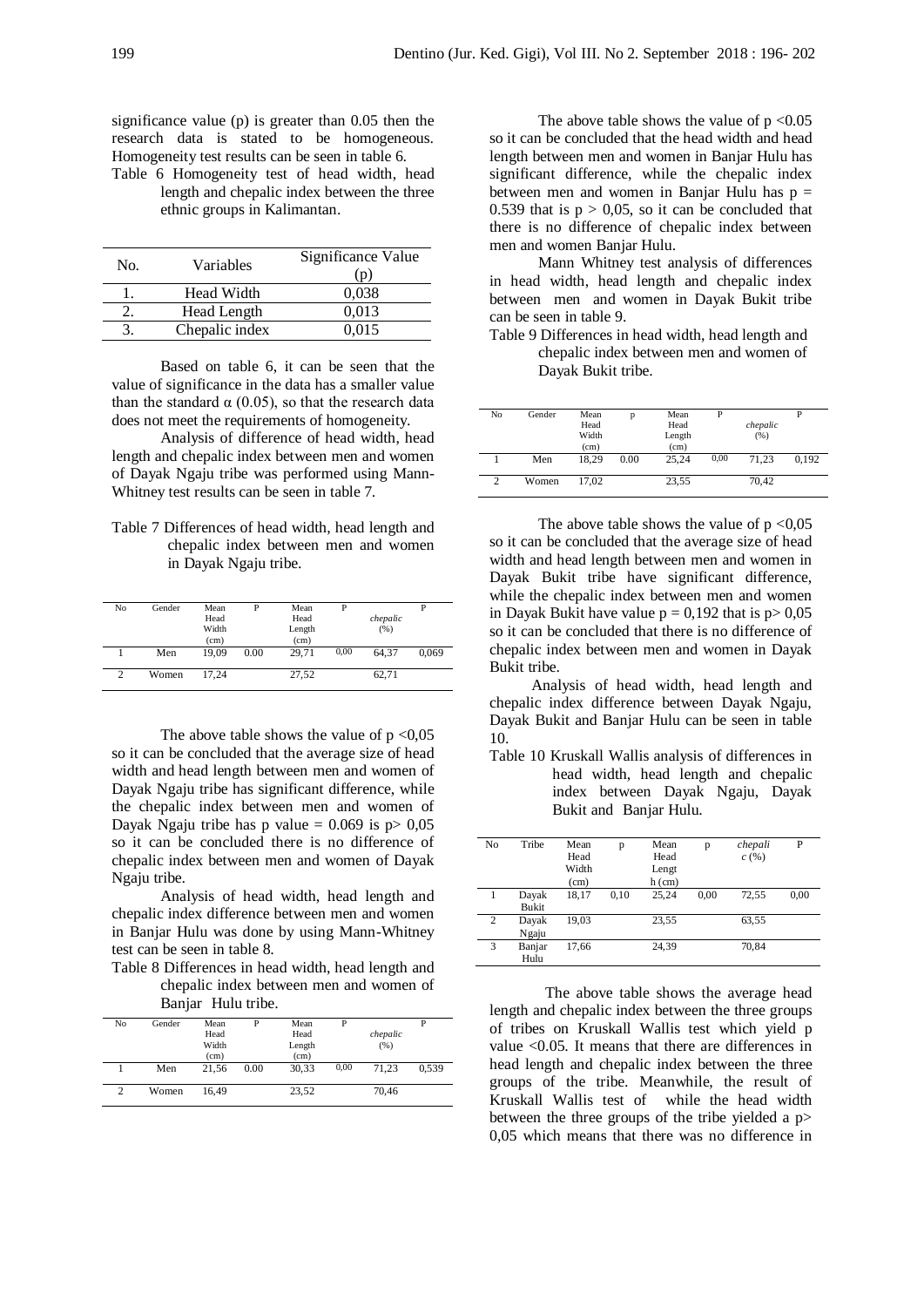head width between the three tribal groups to know the difference of mean value of head length and chepalic index significantly between the three groups of tribe, it is followed by further test using Mann-Whitney.

The result of Mann-Whitney test analysis on head length difference between Dayak Bukit, Dayak Ngaju and Banjar Hulu can be seen in table 11.

Table 11 Mann Whitney test analysis of head length difference between Dayak Ngaju, Dayak Bukit and Banjar Hulu.

| No. | Tribe       | Sig. (p) |
|-----|-------------|----------|
|     | Dayak Ngaju |          |
| 1.  | Banjar Hulu | 0,027    |
|     | Dayak Ngaju | 0,000    |
| 2.  | Dayak Bukit |          |
|     | Banjar Hulu |          |
| 3.  | Dayak Bukit | 0,002    |

Based on the table above, it can be concluded that the comparison of head length between Dayak Ngaju tribe with Banjar Hulu, Dayak Ngaju with Dayak Bukit, and between Banjar Hulu and Dayak Bukit tribe produce p value  $\leq 0.05$ . It can be concluded that there is a difference of head length among all the etnic groups.

The result of Mann-Whitney test analysis on the difference of chepalic index between Dayak Bukit, Banjar Hulu and Dayak Ngaju is shown in table 12.

Table 12 Analysis of the chepalic index difference between the Dayak Ngaju, Dayak Bukit and Banjar Hulu.

| No. | Tribe       | Sig. (p) |
|-----|-------------|----------|
| 1.  | Dayak Ngaju | 0,000    |
|     | Banjar Hulu |          |
| 2.  | Dayak Ngaju | 0,000    |
|     | Dayak Bukit |          |
| 3.  | Banjar Hulu | 0.181    |
|     | Dayak Bukit |          |

Based on the table above, it can be concluded that the comparison of chepalic index between Dayak Ngaju tribe with Banjar Hulu and Dayak Ngaju tribe with Dayak Bukit tribe produce p value  $\leq 0.05$ . It can be concluded that there is difference of chepalic index between Dayak Ngaju tribe with Banjar Hulu and Dayak Ngaju tribe with

Dayak Bukit tribe, while the chepalic index correlation between Banjar Hulu and Dayak Bukit tribes produce  $p > 0.05$  which can be concluded that there is no difference of chepalic index between Dayak Bukit and Banjar Hulu.

#### **DISCUSSION**

The results of this study indicate that there is a significant difference in the average of head size and head length between Dayak Ngaju, Dayak Bukit and Banjar Hulu, with the average head size and head length of the Dayak Bukit, Dayak Ngaju and Banjar Hulu men is bigger than the women of the three tribes. This is in line with the theory of Gravlee (2003) which says that the weight of bones and skeletons of men is heavier and stronger 8% than women (Gravlee, 2003). Other theories relating to the results of this study are the theories according to Golalipur (2006) and Akinbami (2014) who say that one of the factors causing differences in the width and head length of men and women is a hormonal factor in which male hormonal factors are higher than women. Hormones that play a role in the formation of head shape is thyroid hormone, parathyroid, calcitonin, insulin and estrogen and testosterone. Parathyroid hormone and calcitonin play a role in calcium metabolism that has an important role in bone formation so that the bone size in men is greater than women $10,11,12,13$ .

This study shows that the characteristics of head shape using chepalic index in all three tribes are in Dolicochepalic (oval) category and the mean of chepalic index between ethnic groups has significant difference. This means that chepalic index on male and female group has no significant difference. The significant difference between chepalic index between the three ethnic groups probably occurred because of the related origins of the Banjar tribe conveyed by Aflani Daud (1997) that the Banjar tribe is the result of mixing between Old Malay (Proto Melayu) and Malay (Deutro Melayu), while the Dayak tribe is known as Proto Melayu. This is in line with Fadhilah (2012) research which shows the difference of chepalic index mean value between Java tribe from Deutro substitution of Melayu with Lampung tribe from Sub Proto Melayu<sup>14,16</sup>. The absence of a difference in mean rates of chepalic indexes in men and women is in line with Oladipo et al (2012) study that there is no significant difference between men and women in the Ogu and Ihhwerre tribes in Africa. The chepalic index and head shape can be used as a racial identification process but not significant in identifying gender. This insignificant chepalic index difference occurs because men and women of the Dayak Ngaju tribe, Dayak Bukit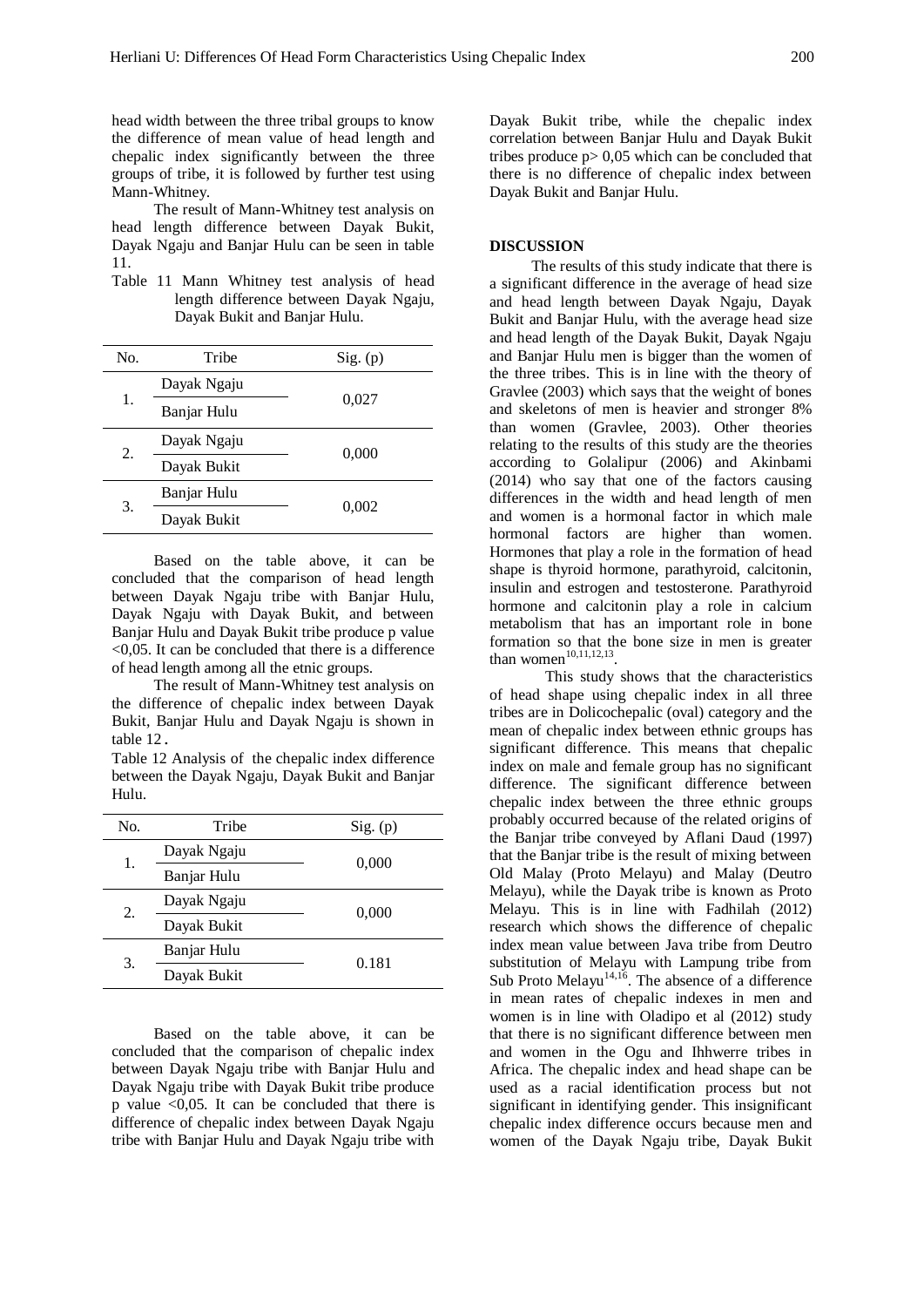tribe and Banjar Hulu tribe have the same head shape and belong to the same racial group<sup>7,14,15,16</sup>.

This study shows the characteristics of head shape using chepalic index in all three tribes is Dolicochepalic (oval) category and the mean of chepalic index between ethnic groups have significant difference, while the mean value of chepalic index on male and female group has no significant difference. The meaningful difference between chepalic index between the three ethnic groups probably occurred because of the related origins of the Banjar tribe conveyed by Aflani Daud (1997) that the Banjar tribe is the result of mixture between Old Malay (Proto Melayu) and Malay (Deutro Melayu), while the Dayak tribe is known as Proto Melayu. This is in line with Fadhilah (2012) research which shows the difference in mean value of chepalic index between Java tribe from Deutro substitution of Melayu with Lampung tribe from Sub Proto Melayu<sup>14,16</sup>. The absence of a difference in mean rates of chepalic indexes in men and women is in line with Oladipo et al (2012) study that there is no significant difference between men and women in the Ogu and Ihhwerre tribes in Africa. The chepalic index and head shape can be used as a racial identification process but not significant in identifying gender. This insignificant chepalic index difference occurs because men and women of the Dayak Ngaju tribe, Dayak Bukit tribe and Banjar Hulu tribe have the same head shape and belong to the same racial group7,14,15,16 .

The results of this study indicate the largest rate of chepalic index among the three groups of the tribe is Dayak Bukit tribe. The third group of tribes is classified as mongoloid race group but the average chepalic index produced has a significant difference. According to William's theory (1914) the shape of the head can be influenced by environmental factors on its genetic traits and the existence of morphological adaptations to the environment such as living habits and the types of food consumed by the tribe population that will affect the structure of the jaw and face over time. This is in line with Amikaramata (2011) who shows the correlation or head and facial type relationship with the shape of the jaw and the type of tooth $11,17$ .

The results of this study indicate that the difference in mean value of chepalic index among the three groups of the tribe is caused by several factors. According to Cray (2009), the difference or diversity of head shape is generated by the complex interaction of environmental variables consisting of muscle function, genetic factors affecting skull bone growth, brain growth and development, as well as non-genetic factors such as geographical location. According to Anderson (2008) different

geographical locations, such as low height of a place, climatic conditions, and humidity will affect the shape of the head in which the population will adapt to the environment such as diet adaptation and respiratory processes in the population. This is in line with the research because the geographical location of the three groups of tribes are in different residence areas. Dayak Bukit tribe resides in mountainous areas of meratus, Banjar Hulu tribe reside in the foot of the mountain area of meratus, while the Dayak Ngaju tribe resides in the river Kahayan $17, 18.19$ .

The results of this study indicate the difference in mean of chepalic index among the three groups of the tribe. There may be variation of brain shape between respondents research. According to Enlow (1990) the shape of the brain will regulate the basic skull structure under the skull and will indirectly affect the structure of the face and shape of the head. This is what makes the difference in the mean of the chepalic index among the three groups of the tribe. Differences in the mean value of the chepalic index in three tribes shows that there may be different generations between respondents research. Based on Heravi and Zieaee (2002) studies, the head shape may change from one generation to another as revealed in the study where second-generation Japanese immigrants residing in Hawaii experienced a change in head size width and chepalic index higher than their parents $^{11, 17}$ .

The result of this research shows that there is difference in the mean value of chepalic index, head width and length especially between Dayak Ngaju tribe-Banjar Hulu tribe and Dayak Bukit - Dayak Ngaju tribe. While between Dayak Bukit and Banjar Hulu tribe there is no difference of chepalic index. Based on the comparison of head shape characteristics, it can be concluded that there is possibility of kinship relationship between the Dayak Bukit tribe with Banjar Hulu tribe when viewed from the absence of differences in head shape characteristics in the analysis of research data. The conclusions listed in the above paragraphs are in line with the theory according to Radam (1987) that Dayak Bukit tribe comes from the same clump as Banjar Hulu<sup>19</sup>. Based on the above explanation of the comparison of head width, head length and chepalic index, it can be concluded that there is a possibility of kinship relationship between Dayak Bukit tribe with Banjar Hulu tribe.